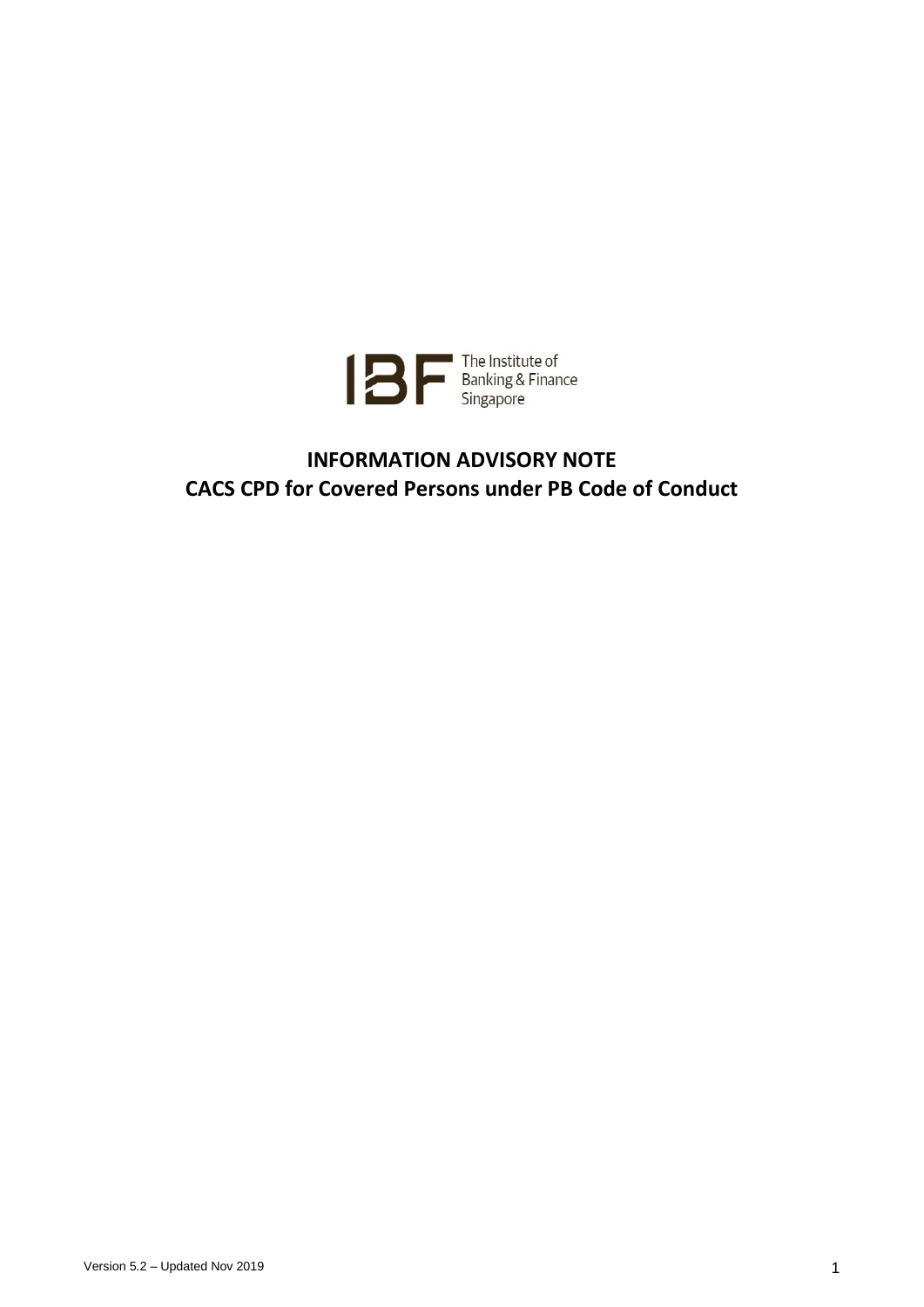

# **INFORMATION ADVISORY NOTE CACS CPD for Covered Persons under PB Code of Conduct**

# **1. OVERVIEW**

1.1 Under the Private Banking Code of Conduct ("PB Code"), Covered Persons are expected to fulfil annual Continuing Professional Development ("CPD") requirements after passing the Client Advisor Competency Standards ("CACS") Assessment. The CACS CPD requirements are designed to ensure that Covered Entities<sup>1</sup> and their Covered Persons<sup>2</sup> providing financial/wealth advisory services to accredited investors ("AIs") conduct their business activities with integrity and professionalism and that Covered Persons possess a requisite level of knowledge and skills.

# **2. CACS CPD REQUIREMENT**

- 2.1 As part of the annual CACS CPD requirement, Covered Persons are expected to achieve a minimum of 15 CACS CPD hours, of which a minimum of 8 hours should be in training that is accredited under the IBF Standards Training Scheme<sup>3</sup> ("IBF-STS") and a minimum of 4 hours should be in training related to Rules & Regulations, Compliance or Ethics.
- 2.2 Covered Persons who are newly appointed as Relationship Managers<sup>4</sup> or who have less than 3 years of experience as Relationship Managers as at 31 Dec 2018 are required to complete a minimum of 15 hours of their annual CACS CPD in training that is accredited under the IBF-STS and be IBF Certified in Private Banking within 3 years<sup>5</sup>.
- 2.3 New Covered Persons or individuals who have worked for 6 or less working months in any calendar year may qualify for a prorated CACS CPD obligation for that year based on the table below. Any unfulfilled CPD hours for that year may be carried forward and completed in the next calendar year.

<u>.</u>

<sup>&</sup>lt;sup>1</sup> A "Covered Entity" refers to any financial institution or a division thereof which is regulated by the Monetary Authority of Singapore (MAS), where the financial institution or division provides services to accredited investors.

<sup>&</sup>lt;sup>2</sup> A "Covered Person" refers to an individual who is (i) in a client-facing role and (ii) provides financial/ wealth advisory service(s) to accredited investors on behalf of a Covered Entity.

<sup>&</sup>lt;sup>3</sup> With effect from 1 January 2019

<sup>&</sup>lt;sup>4</sup> This includes individuals who transit from other roles (e.g. Assistant RMs, Investment/ Product Specialist or Priority Banking RM) to a Relationship Manager role.

<sup>5</sup> For the avoidance of doubt, a Relationship Manager that is newly appointed in 2019 would need to be IBF Certified in Private Banking before 31 Dec 2022. An existing Relationship Manager with less than 3 years of experience as at 31 Dec 2018 would need to IBF Certified in Private Banking before 31 Dec 2021.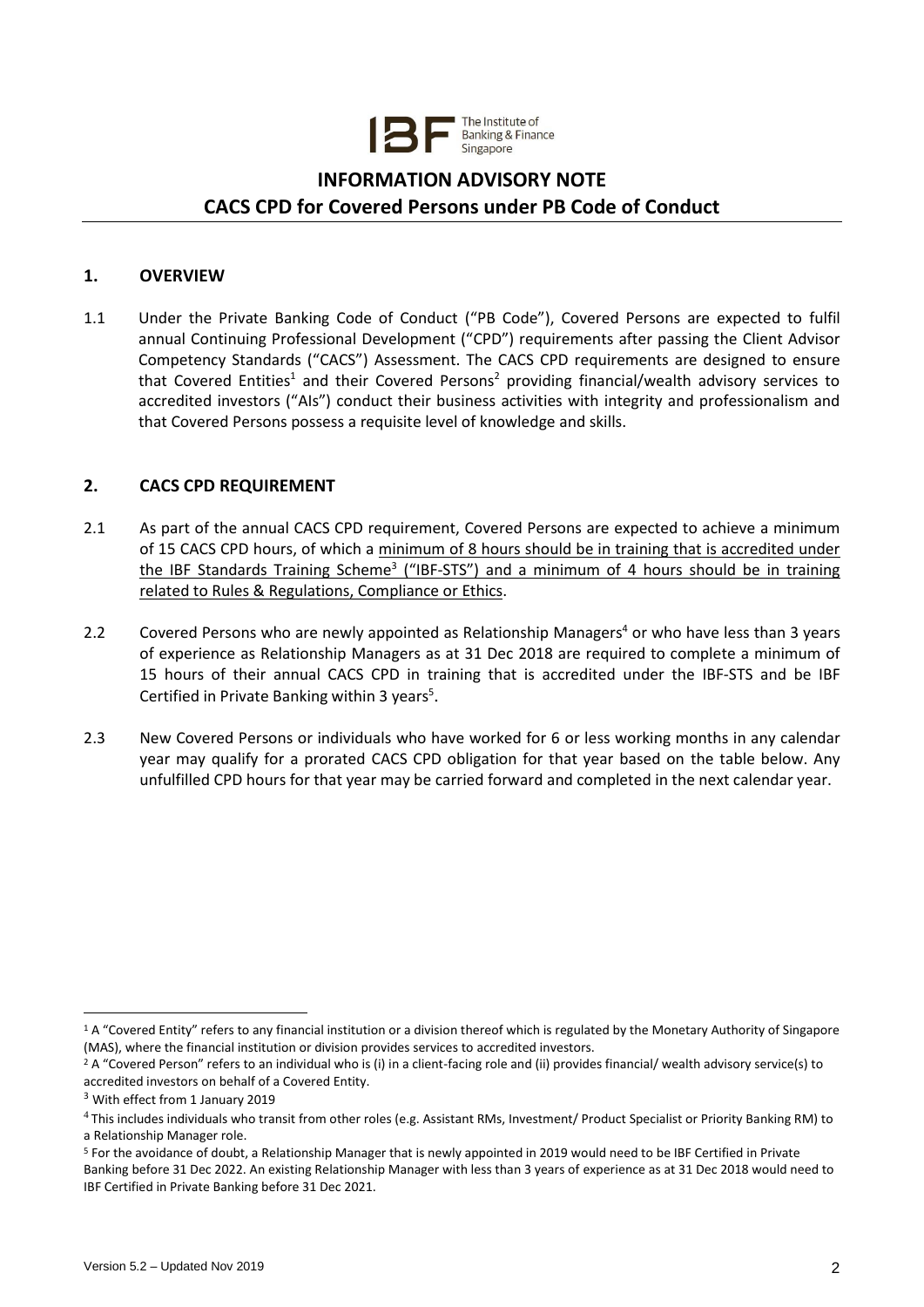|                                           | <b>CACS CPD obligation under the PB code</b> |                                         |                                                                    |
|-------------------------------------------|----------------------------------------------|-----------------------------------------|--------------------------------------------------------------------|
| No. of working months<br>in calendar year | <b>Total CPD</b><br>(Core CPD)               | <b>Requirement for IBF-STS Training</b> |                                                                    |
|                                           |                                              | RMs with <3 years'<br>experience        | CPs with >= 3 years'<br>experience (includes all<br>reported ARMs) |
| 12 months                                 | 15 hours<br>(4 hours)                        | 15 hours                                | 8 hours                                                            |
| 11 months                                 |                                              |                                         |                                                                    |
| 10 months                                 |                                              |                                         |                                                                    |
| 9 months                                  |                                              |                                         |                                                                    |
| 8 months                                  |                                              |                                         |                                                                    |
| 7 months                                  |                                              |                                         |                                                                    |
| 6 months                                  | 8 hours<br>(4hours)                          | 8 hours                                 | Not Required                                                       |
| 5 months                                  |                                              |                                         |                                                                    |
| 4 months                                  |                                              |                                         |                                                                    |
| 3 months                                  |                                              |                                         |                                                                    |
| 2 months                                  |                                              |                                         |                                                                    |
| 1 month                                   |                                              |                                         |                                                                    |

# **3. ELIGIBLE CACS CPD ACTIVITIES**

3.1 CACS CPD activities should generally meet the following criteria:

| Relevant             | Required to carry out current role effectively and/or expand current skill set                          |
|----------------------|---------------------------------------------------------------------------------------------------------|
| Certifiable          | Conducted by trained individuals or professionals knowledgeable of subject<br>matter                    |
| Measurable           | Meet stipulated learning outcomes and specified number of hours                                         |
| Verifiable           | System in place to track attendance and provide attendance certification<br>upon completion of activity |
| Time<br><b>Bound</b> | Completed within the relevant calendar year                                                             |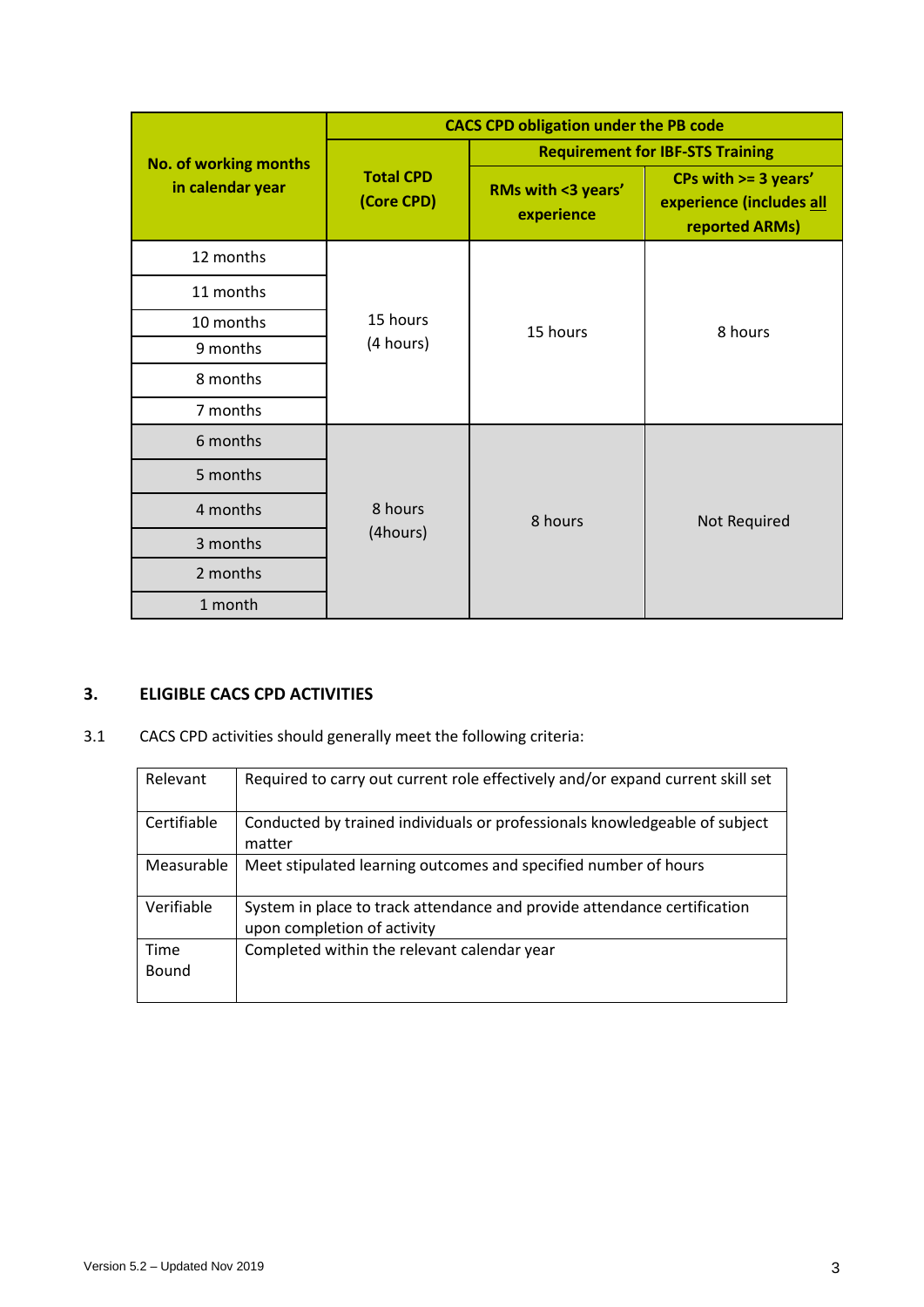3.2 In view of the different CACS CPD needs of Covered Persons of varied seniority and industry experience, the CACS CPD requirements can be met through the following types of CPD activities:



- 3.3 With respect to the Training & Education category, all programmes recognised<sup>6</sup> under the IBF-STS or Financial Training Scheme ("FTS") are eligible for CACS CPD.
- 3.4 The Covered Entity's Designated Representatives are required to determine the eligibility of CPD activities based on the CACS CPD guidelines. The CPD hours granted should be based on duration recommended by the training / content developer or other reference points and should be awarded in  $\frac{1}{2}$  hour blocks. Designated Representatives may consult with IBF if they are unsure about the eligibility of any activities.

1

<sup>&</sup>lt;sup>6</sup> To find out more about IBF-STS or FTS, please visit [www.ibf.org.sg.](http://www.ibf.org.sg/)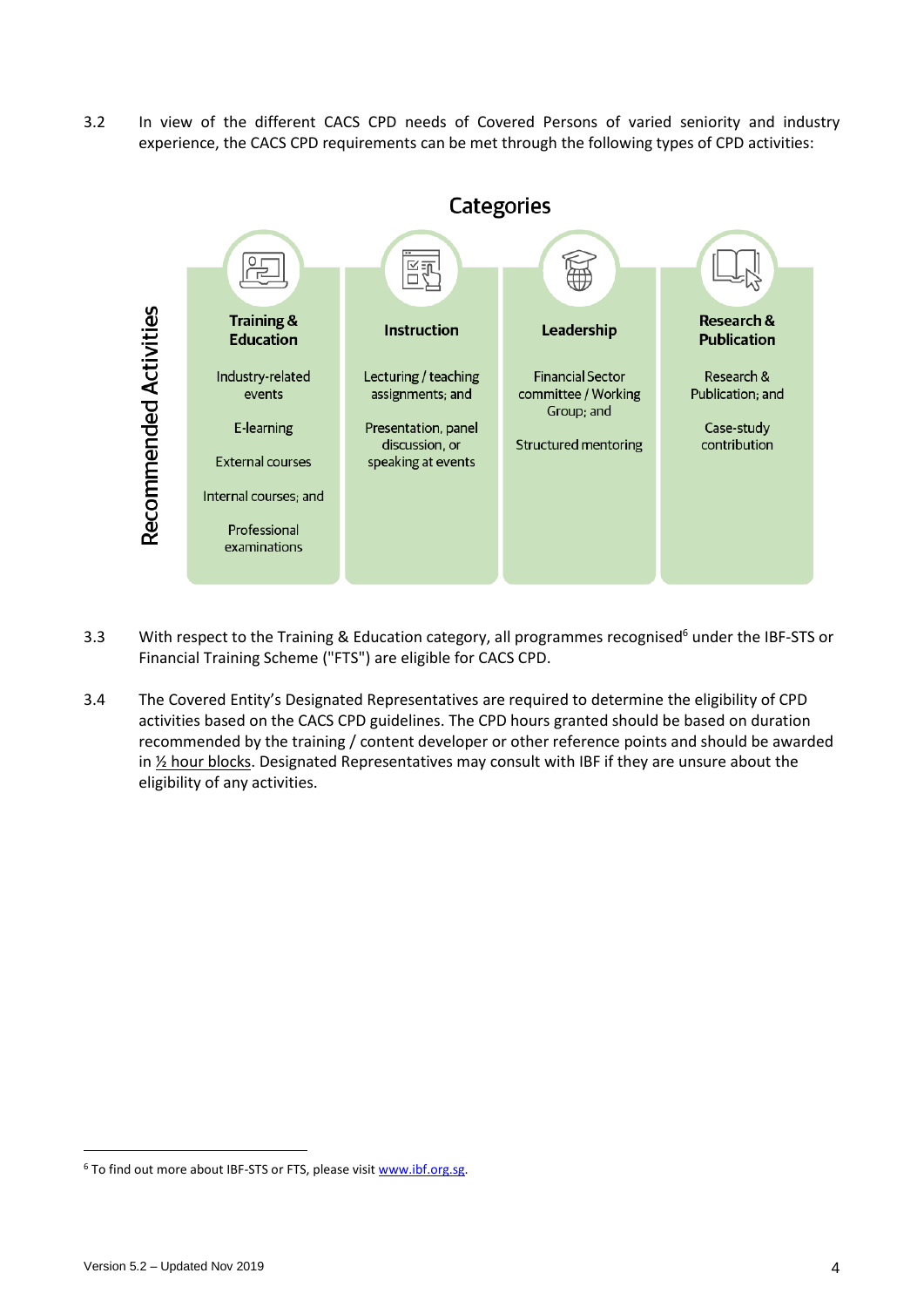3.3 The table below sets out examples of activities that would be (and would not be) eligible for CACS CPD recognition. Please note that this list is not exhaustive.

| Table 4: Eligibility of Activities for CACS CPD Recognition |                                                                                                                                       |                                                                                                                                                                                                                                                                     |  |  |
|-------------------------------------------------------------|---------------------------------------------------------------------------------------------------------------------------------------|---------------------------------------------------------------------------------------------------------------------------------------------------------------------------------------------------------------------------------------------------------------------|--|--|
| <b>CACS CPD</b><br><b>Activities</b>                        | $\mathbf{\mathbf{X}}$<br>Examples of activities NOT eligible for CACS CPD<br>recognition                                              | $\Delta$<br>Examples of activities eligible for CACS CPD recognition                                                                                                                                                                                                |  |  |
| Industry-related<br><b>Event</b>                            | X Networking events, trade fairs and investor presentations                                                                           | ✔ Conventions, conferences, seminars and webinars with financial<br>sector related content                                                                                                                                                                          |  |  |
| <b>E-learning</b>                                           | X E-learning programme that is less than 30 mins<br>X E-learning with no assessment component                                         | $\checkmark$ Any form of e-learning with verifiable assessment and meets the<br>minimum duration of 30 mins. This includes PC-based online<br>interactive learning as well as mobile learning apps <sup>7</sup>                                                     |  |  |
| <b>External Courses</b>                                     | X Preparatory programmes leading to regulatory- required<br>examinations (eg. CMFAS preparatory course or online<br>examination tips) | Preparatory courses leading to professional qualification /<br>certification examinations (eg. CFA preparatory course conducted in<br>a structured setting with the issue of supporting documents)<br>✔ Finance related undergraduate / MBA programs (upon passing) |  |  |
|                                                             | X Product/ systems-specific programmes (eg. vendor A's<br>systems training or fund house's briefing on a new fund)                    | ✔ Product / technical training with no marketing content (eg.<br>"Introduction to structured warrants and the risks involved")                                                                                                                                      |  |  |
|                                                             | X Generic language programmes (eg. "Introduction to<br>Mandarin")                                                                     | Language programmes targeted for financial-sector professionals<br>and is relevant to the Covered Person's role (e.g. "Business Finance<br>in Mandarin"). The same language programme can only be<br>recognised once for CACS CPD.                                  |  |  |
|                                                             | X Generic soft skills/ personal development programmes (e.g.<br>presentation skills)                                                  | ✔ Structured Leadership Programmes<br>$\checkmark$ Soft skills programmes customized for financial sector professionals                                                                                                                                             |  |  |
| <b>Internal Courses</b>                                     | X Regular in-house market briefings on investment outlook/<br>economic updates or analyst briefing on "house views"                   | ✔ Annual/ bi-annual conference covering market or industry analysis                                                                                                                                                                                                 |  |  |

<sup>7</sup> Please note that 30 mins CACS CPD hours will be awarded for completion of each bundle of 10 modules on Learn@IBF (IBF's mobile learning app).

 $\overline{a}$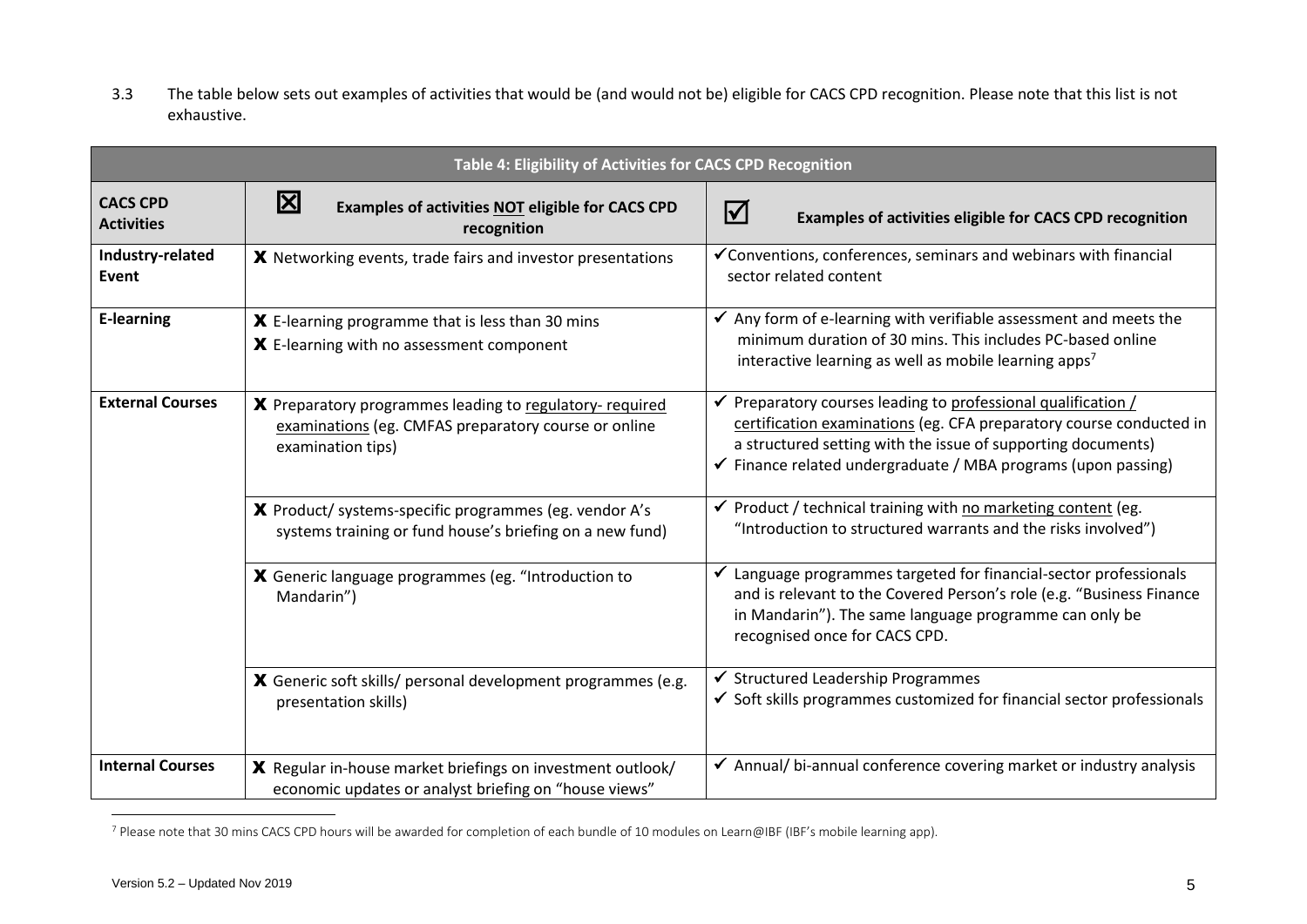|                                                                          | X Training on bank-specific product, in-house systems/<br>processes (eg. training on the use of Bank A's new system)                  | $\checkmark$ Programmes providing generic product or systems training with<br>finance-related technical component                                                                                                                                                                                                         |
|--------------------------------------------------------------------------|---------------------------------------------------------------------------------------------------------------------------------------|---------------------------------------------------------------------------------------------------------------------------------------------------------------------------------------------------------------------------------------------------------------------------------------------------------------------------|
|                                                                          | X Orientation/ induction programmes                                                                                                   | Clearly demarcated segment of the orientation programme that<br>covers technical content on laws & regulations/ product<br>knowledge/ functional competencies. The knowledge/ skills<br>acquired have to be transferable within the industry. Only hours<br>that cover transferrable knowledge can be counted towards CPD |
|                                                                          | X Generic soft skills/ personal development programmes (e.g.<br>presentation skills)                                                  | ✔ Structured Leadership Programmes                                                                                                                                                                                                                                                                                        |
| Professional<br><b>Examinations</b>                                      | X Self-study time leading to professional qualification                                                                               | $\checkmark$ Duration of examinations leading to a professional qualification /<br>certification (excluding regulatory/ industry examinations) with a<br>pass grade can be counted in the year of passing                                                                                                                 |
| Lecturing/<br><b>Teaching</b><br><b>Assignments</b>                      | X On-the-job sales coaching                                                                                                           | Supervisors involved as assessors or trainers in a structured training<br>programme, where hours are independently verifiable                                                                                                                                                                                             |
| Presentation,<br><b>Panel Discussion or</b><br><b>Speaking at Events</b> | X Speaking to students to promote the bank or to drive<br>recruitment                                                                 | Speaking to students to share an overview of the Private Banking<br>industry                                                                                                                                                                                                                                              |
| <b>Financial Sector</b><br>Committee /<br><b>Working Group</b>           | X Company meetings                                                                                                                    | $\checkmark$ Financial sector related industry committee of professional bodies,<br>industry associations, IBF or MAS                                                                                                                                                                                                     |
| <b>Structured</b><br>mentoring<br>programme                              | X On-the-job coaching                                                                                                                 | ✔ Structured mentoring programme offered by professional<br>associations or as part of in-house leadership programme                                                                                                                                                                                                      |
| <b>Research &amp;</b><br><b>Publication</b>                              | X Internal research reports (e.g. reports/ research prepared<br>for internal briefings or for dissemination to clients/<br>investors) | ✔ Articles/ reports published or disseminated to the public                                                                                                                                                                                                                                                               |
|                                                                          | X Contribution of individual viewpoints or quotes to the media<br>(e.g. newspaper, TV or radio interviews)                            | ✔ Contribution of researched material to the media                                                                                                                                                                                                                                                                        |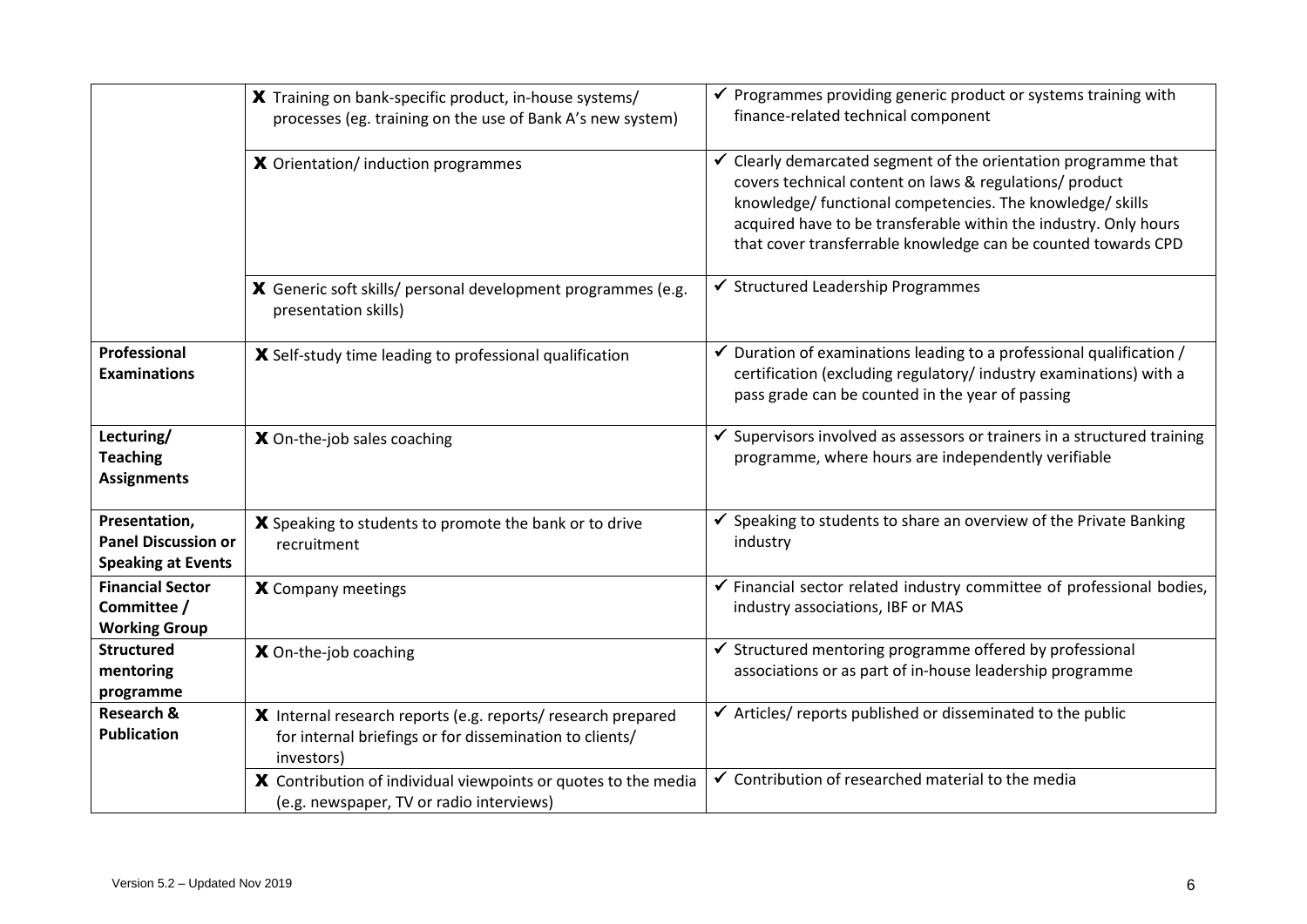# **4. REPORTING OF CACS CPD HOURS**

- 4.1 Both Covered Entities and Covered Persons are expected to maintain appropriate records (e.g. certificate of attendance/ completion, appointment letter or copy of published article etc.) of how the expected CACS CPD hours are met. This should include:
	- (a) Name of the course attended;
	- (b) Date of the course;
	- (c) Type of Activity; and
	- (d) Number of hours attended.
- 4.2 The Covered Entity's Designated Representatives are expected to collate and report the CACS CPD fulfilment of their Covered Persons for the calendar year by 31 January in the following year. In the event that a Covered Person leaves the Covered Entity during the year, the Covered Entity is required to issue a confirmation letter detailing the Covered Person's CPD records (including any extra hours brought forward from the previous year). IBF reserves the right to perform audits on Covered Entities and Covered Persons to ensure that CACS CPD requirements are met.
- 4.3 As the CACS Administrator, IBF may submit reports to the authorities or industry committees (e.g. Monetary Authority of Singapore and Private Banking Industry Group Executive Committee) from time to time. Personal data relating to individuals that is submitted to IBF for the purposes of CACS CPD reporting will not be disclosed to other parties without the Covered Person's prior consent.

#### **5. FOLLOW UP FOR NON-COMPLIANCE**

5.1 A Covered Person who does not fulfil his CACS CPD requirement will be required to make up the shortfall of CACS CPD hours and fulfil an additional 3 CPD hours, in addition to the following calendar year's requirement.

The additional 3 CPD hours would not apply to Covered Persons who qualify for a prorated CPD obligation.



*Illustration for Non-Compliance of CACS CPD requirement*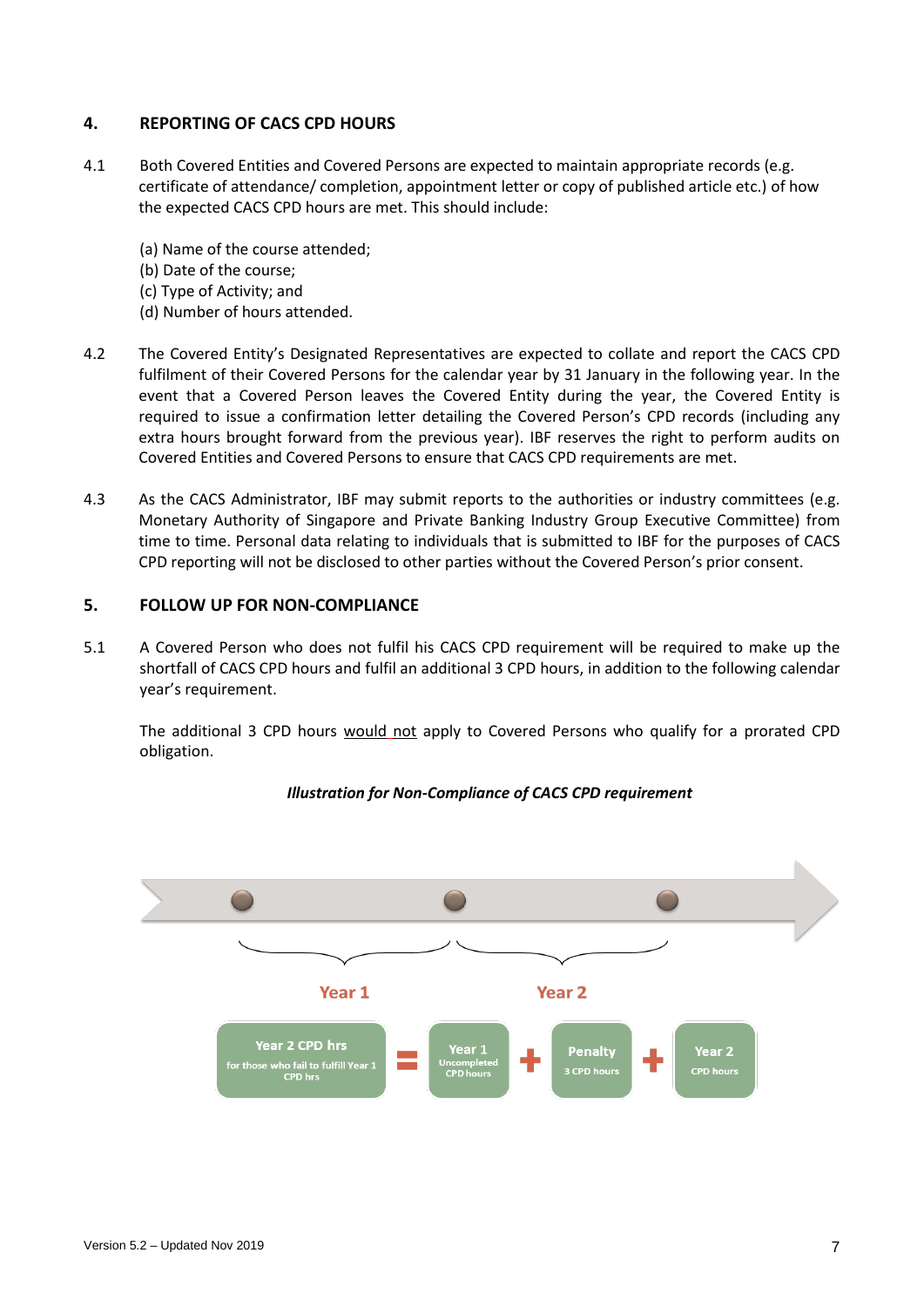- 5.2 A Covered Person who does not fulfil his CACS CPD requirement for 2 consecutive years will be required to re-take and pass the CACS Assessment. According to the PB Code, the Covered Person should not be allowed to service clients till he has re-taken and passed the CACS Assessment.
- 5.3 Covered Entities are encouraged to review the outstanding CACS CPD requirements of new Covered Persons hired, including any uncompleted and penalty hours that may be brought over from the previous year.

# **6. GOVERNANCE STRUCTURE FOR CACS CPD IN THE PRIVATE BANKING INDUSTRY**



# 6.1 **PRIVATE BANKING INDUSTRY GROUP ("PBIG")**

6.1.1 The PBIG is an industry body that reviews and undertakes initiatives to develop and foster the sustainable growth of the Singapore Private Banking Industry.

The terms of reference of the PBIG include:

- To serve as the custodian of the Private Banking Industry Code of Conduct ("PB Code");
- To enhance the stature, reputation and growth of the Singapore Private Banking Industry; and
- To serve as a channel of communication amongst industry players and with the Monetary Authority of Singapore ("MAS").

# 6.2 **IBF PRIVATE BANKING WORKGROUP ("IBF PBWG")**

6.2.1 The IBF Private Banking Workgroup oversees the implementation of CACS CPD and advises IBF on initiatives to develop competencies for the private banking industry.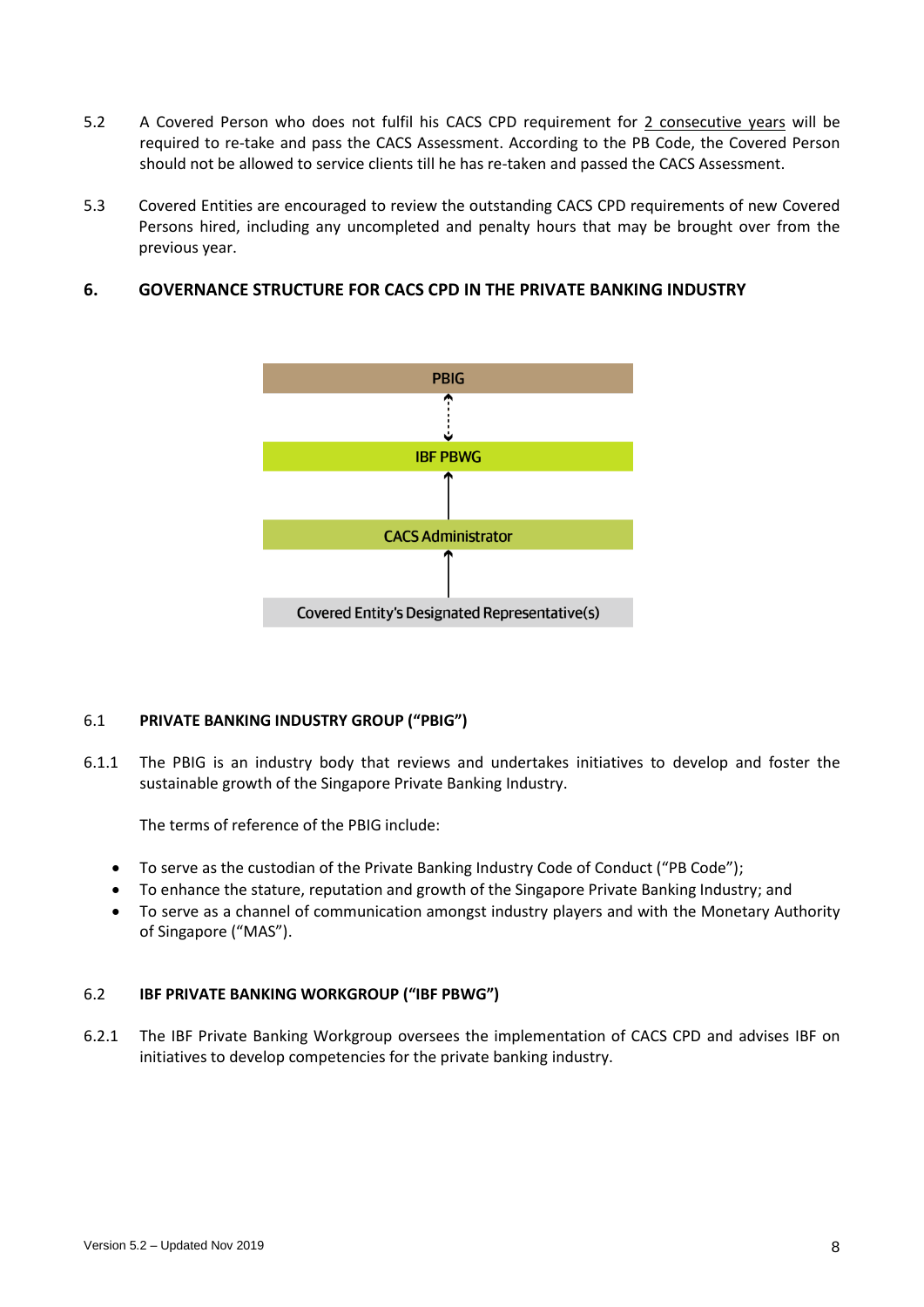## 6.2.2 The terms of reference of the IBF PBWG include:

#### IBF Private Banking Standards

• To provide guidance on competencies required for Private Banking

#### CACS Assessment

• To provide guidance on the content and coverage of the CACS assessment so that it remains relevant

#### CACS Continuous Professional Development (CPD) Framework

- To provide guidance on the implementation of CACS CPD policies for Covered Persons under the PB Code
- To provide guidance on training focus areas and coverage for CACS CPD

#### 6.3 **CACS ADMINISTRATOR**

6.3.1 The Institute of Banking and Finance ("IBF") has been appointed as the CACS Administrator and serves as secretariat to the IBF PBWG. The CACS Administrator will be the first point of contact in administering the established CACS CPD criteria and handling all CACS CPD queries.

The responsibilities of the CACS Administrator includes:

- To align of CACS CPD to IBF Standards where relevant;
- To support IBF PBWG on all CACS CPD matters and queries;
- To provide CACS CPD updates to the IBF PBWG and PBIG;
- To monitor the fulfilment of annual CACS CPD requirements by Covered Persons;
- To conducts annual CACS CPD audits; and
- To update and document revisions to CACS CPD policies

## 6.4 **COVERED ENTITY'S DESIGNATED REPRESENTATIVE(S)**

6.4.1 The Designated Representative(s) of a Covered Entity should be a member of the management team with functional oversight over Human Resources (HR), Learning & Development (L&D), Compliance or in the managing of Covered Persons.

The responsibilities of the Designated Representative(s) include:

- To assess and endorse CPD activities which have not been recognised under the IBF Standards Training Scheme ("IBF-STS") or Financial Training Scheme ("FTS") to ensure compliance with the CACS CPD guidelines; and
- To oversee and ensure the accurate reporting of CACS CPD fulfilment of Covered Persons of the Covered Entity.

# **7. FREQUENTLY ASKED QUESTIONS (FAQs)**

7.1 We have attached a list of FAQs in Annex A to address common queries relating to the CACS CPD. Please email us at *[cpd@ibf.org.sg](mailto:cacs@ibf.org.sg)* if you need further assistance.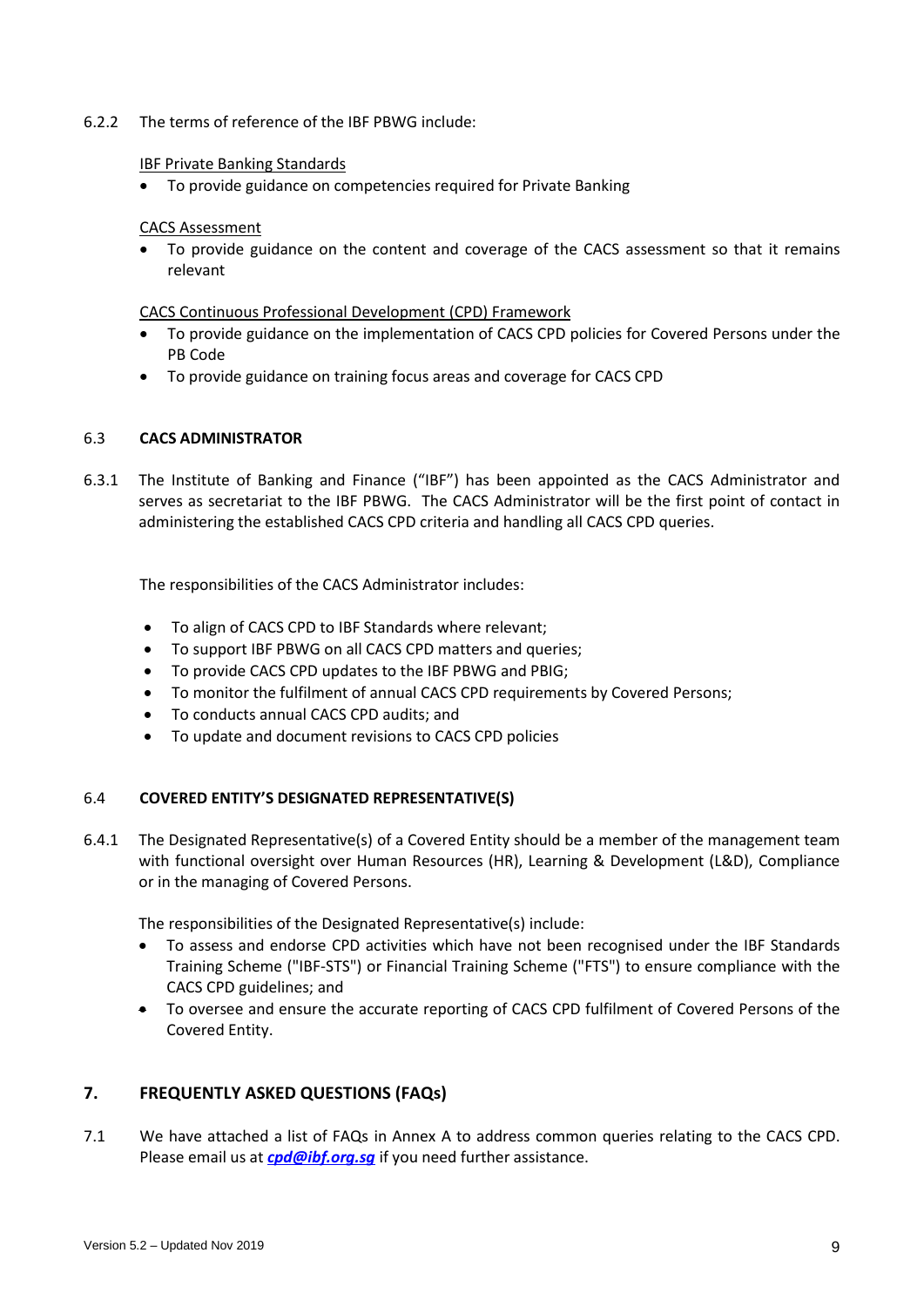# **Frequently Asked Questions (FAQs)**

#### **SECTION (A) – CACS CPD REQUIREMENT**

#### **Q1 Are Non-Covered Persons who took the CACS Assessment required to fulfil CACS CPD?**

A1 Non-Covered Persons who pass the CACS assessment are not required to fulfil CPD obligations. In the event that he becomes a Covered Person within 3 years, he will be required to fulfil pro-rated CPD hours for that calendar year. However, if he fails to become a Covered Person within 3 years, he will have to re-take and pass the CACS assessment even if he had voluntarily fulfilled CPD in the last 3 years.

# **Q2 Will an overseas private banker who is temporarily transferred to Singapore's branch be subjected to the CACS CPD requirement?**

A2 If the private banker is required to take the CACS Assessment, then he will be subject to the CACS CPD requirement as well during the period for which he is working in Singapore.

# **Q3 Can the CACS CPD activities undertaken before the Covered Person passes his CACS Assessment qualify for the CACS CPD obligation under the PB Code?**

A3 Yes, CACS CPD activities undertaken prior to passing CACS can be counted towards meeting his CACS CPD obligation if the CACS CPD activities were undertaken within the same calendar year.

## **Q4 A Covered Person clocks CPD hours within the interim period of passing his CACS Assessment and his appointment as a Covered Person. Can these CPD hours qualify towards his CACS CPD fulfilment?**

A4 Yes, provided that such CPD-qualified activities are undertaken in the same calendar year as the Covered Person's date of appointment.

#### **Q5 Can a Covered Person carry 'surplus' CACS CPD hours from one year to the next?**

A5 No. 'Surplus' CACS CPD hours cannot be carried to the next year.

## **Q6 If a Covered Person has been exempted from taking the CACS Assessment (either having undergone NEC or IBF certification), does he still need to fulfil CACS CPD obligation?**

A6 Yes, all Covered Persons are required to fulfil their CACS CPD obligation under the PB Code.

# **Q7 Having passed the CACS Assessment, a Covered Person goes on to complete an IBF Standards accredited programme in Wealth Management – Private Banking attain IBF Certification. How will this count towards the fulfilment of CACS CPD requirement?**

A7 A Covered Person who attains IBF Certification will be deemed to have fulfilled his CACS CPD requirements for 2 years – the year in which he completed the programme and the year in which he attained IBF Certification (Note: this may include the year after he attained IBF Certification if the program completion and attainment of certification took place in the same year).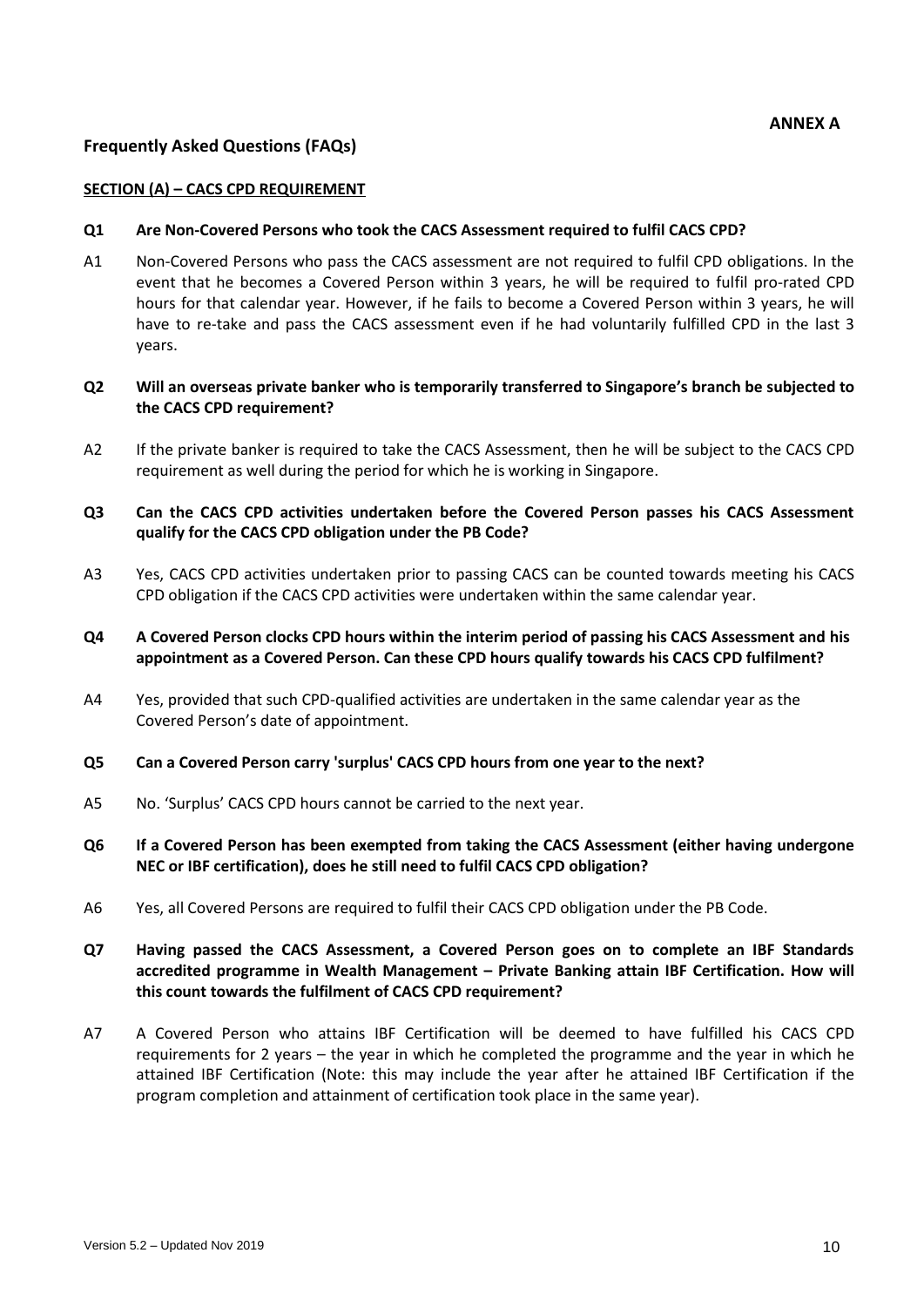# **Q8 When a Covered Person leaves Covered Entity A to join Covered Entity B, and takes a break in between, will his CPD requirement be prorated accordingly?**

A8 Where a Covered Person leaves Covered Entity A to join Covered Entity B, he continues to remain in the role, and his CPD requirement would be calculated by adding his total working months in both Covered Entities A and B, and the duration of the break. In the event that the duration of the break exceeds 3 years, the Covered Person will have to pass the CACS Assessment again.



Examples of Covered Persons who are considered to remain in the role include (i) those who join Covered Entity B after serving garden leave with Covered Entity A, and (ii) those who secure employment with Covered Entity B while still under the employment of Covered Entity A, even if they do not start work immediately after leaving Covered Entity A.

These examples are not exhaustive, and Covered Entity B should assess whether a Covered Person can be considered to have exited the industry, taking into consideration factors such as the period of time that has lapsed since the person has left Covered Entity A, reasons for leaving Covered Entity A, nature of employment/activities undertaken since the person has left Covered Entity A, among others. If a Covered Person is assessed to have remained in the role, the break between Covered Entity A and Covered Entity B should be included in the calculation of CPD hours.

# **Q9 If a Covered Person left the private banking industry but is planning to re-join the industry, what is his CACS CPD obligation?**

A9 A Covered Person is subject to CACS CPD obligations if he works in a Singapore-based Covered Entity. As such, he is not subject to CACS CPD obligations if he exits the industry, but will have to resume his CACS CPD obligation when he re-joins the industry.

In addition, if he is away for more than 3 years, his CACS assessment will be nullified and he will need to re-take the CACS assessment. His CACS CPD obligation will then resume after he passes his CACS assessment.

In the case of Covered Persons who assume a client-facing advisory role overseas, they will not need to re-take the CACS assessment even if they are away for more than 3 years.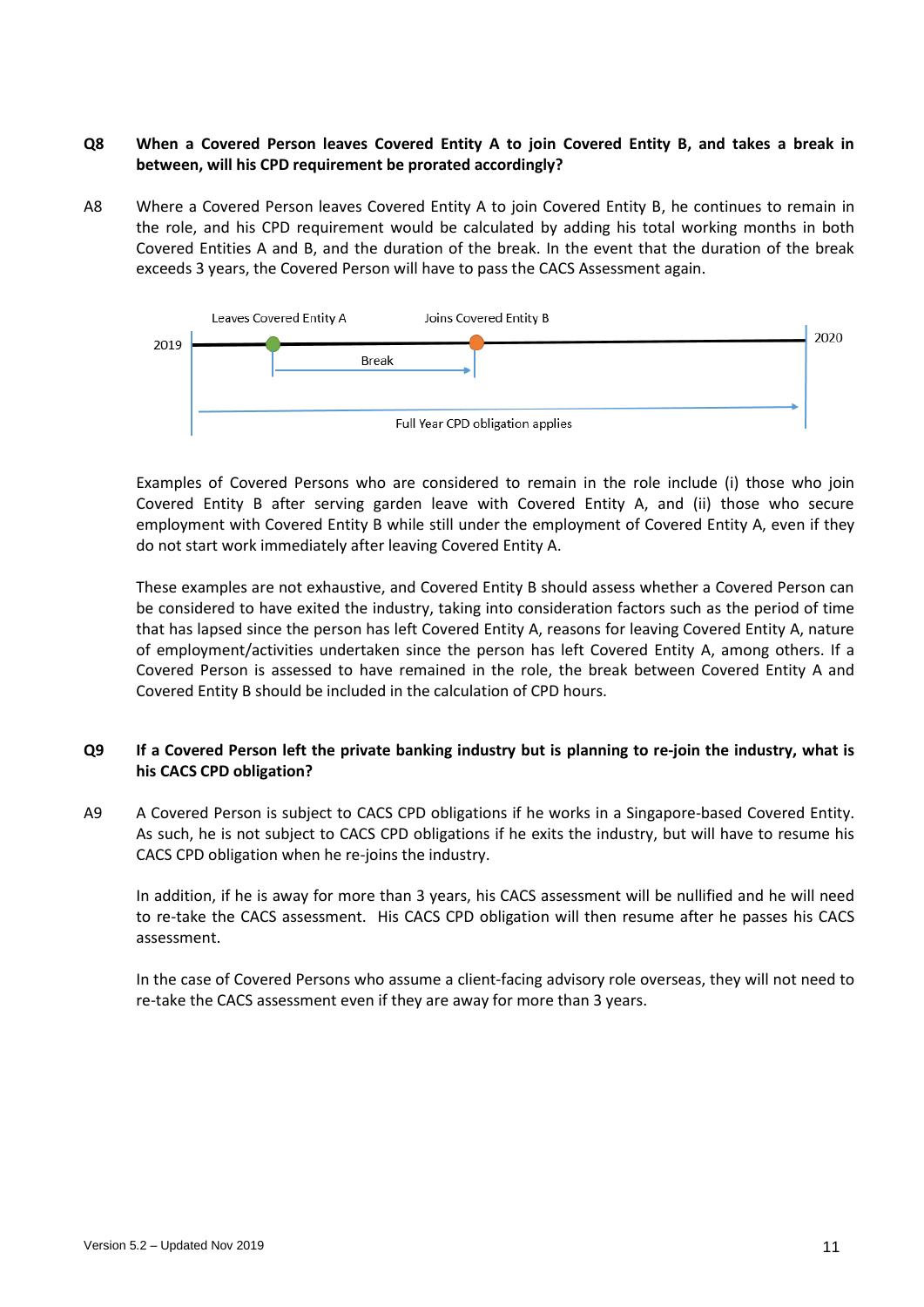#### **Q10 Under what circumstances will a Covered Person's CPD requirements be prorated?**

- A10 In a given year, a Covered Person's CPD requirements may be prorated under the following circumstances:
	- **Maternity leave** for a period of six (6) months or more;
	- **Certified long-term medical leave** for a period of six (6) months or more;
	- **Sabbatical Leave** for a period of six (6) months or more; and
	- **Overseas secondment** for a period of six (6) months or more.

Under such circumstances, CPD hours clocked during this period of absence can still be counted towards fulfilment as long as the individual is considered a Covered Person.

#### **SECTION (B) – CACS CPD ACTIVITIES**

#### **Q11 How can a Covered Person find out if an activity or program is eligible for CACS CPD?**

A11 All IBF Standards accredited (IBF-STS) programmes and Financial Training Scheme (FTS) programmes are eligible for CACS CPD. A list of these programmes is available on *www.ibf.org.sg*. For other activities or programmes, the Covered Person should approach his Covered Entity's Designated Representative(s) for guidance on whether these meet the criteria set out in the CACS CPD guidelines.

## **Q12 Can an overseas course count towards fulfilling CACS CPD requirement?**

A12 Yes. Courses which meet the criteria set out in the CACS CPD guidelines whether taken locally or overseas will count towards CACS CPD hours.

## **Q13 A Covered Person spends hours each day reading newspapers, journals, research papers etc. What CACS CPD hours does he get?**

A13 Reading of newspapers, journals and research papers will not qualify for CACS CPD hours.

## **Q14 Can time spent on preparing for an instruction activity be recognised for CACS CPD hours?**

A14 As a guiding principle, activities should be measurable and verifiable to be considered eligible CACS CPD activities. If the time spent on preparing for the instruction activity can be measured and verified with supporting documents, it can be recognised as CACS CPD hours.

# **Q15 Is there a cap for CPD hours granted for the CPD activities Structured Mentoring, Research & Publications and Case-study Contribution?**

A15 Yes, up to 5 CPD hours may be granted for every mentoring assignment, published article or case-study contribution.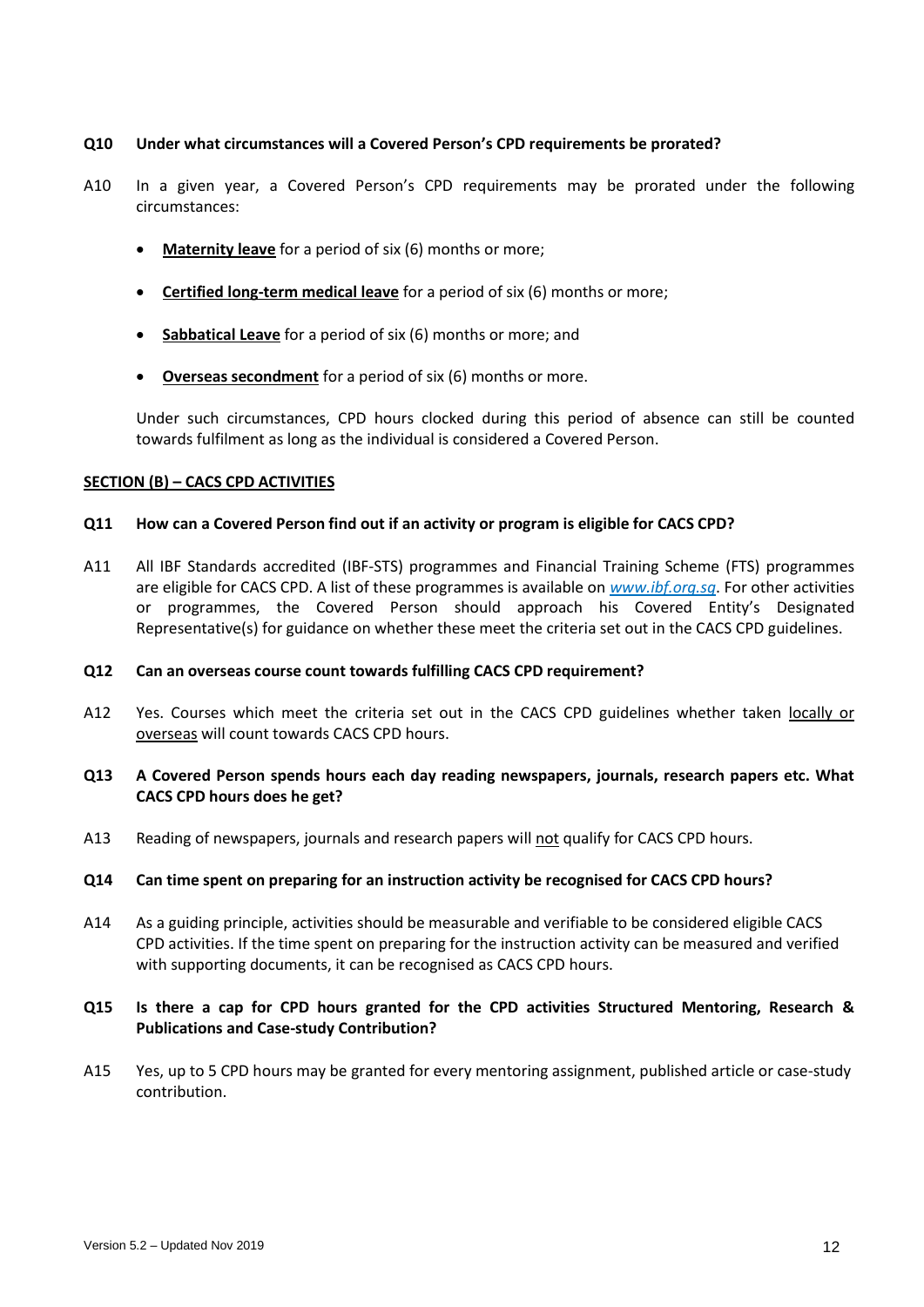## **Q16 Is there a limit to the number of runs of the same training programme that can count towards CACS CPD?**

A16 As a participant, only one run of the same programme attended within the year can count towards CACS CPD. The same programme may be considered towards CACS CPD again in subsequent years. However, as an instructor, there is no limit to the number of runs of the same programme instructed within the year.

# **Q17 For CACS CPD activities, should the time allocated for refreshment and networking be excluded for calculation towards CACS CPD fulfilment?**

- A17 Yes, all time allocated for refreshments and networking should be excluded when calculating eligible CACS CPD hours.
- **Q18 Is there a minimum criterion for trainers of internal or external courses recognised for CACS CPD?**
- A18 Trainers should minimally possess the relevant qualification or experience in the subject matter.

## **Q19 What are the supporting documents required for an activity under the Training & Education Category to be considered verifiable?**

A19 Supporting documents may include the employer's acknowledgement or sign-off, certificate of attendance or completion, or where there has been an assessment, a copy of the result slip.

#### **Q20 How does a Covered Person show evidence of participation under the Leadership category?**

- A20 A Covered Person who is a member of an industry committee could produce supporting documents from the Secretariat of the committee to reflect the hours of his involvement.
- **Q21 [How long does a Covered Person need to retain the supporting documents for CACS CPD activities?](http://www.aiaworldwide.com/cpd/cpd-faqs.html#FAQ6)**
- A21 All CACS CPD supporting documents should be retained for a minimum period of 3 years for audit purposes.

#### **SECTION (C) – MONITORING & REPORTING**

#### **Q22 Whose responsibility is it to monitor the Covered Person's CACS CPD requirements?**

A22 Both Covered Entities and Covered Persons will have to maintain records of how the expected CACS CPD hours are met. Covered Entities are required to monitor and ensure that all Covered Persons who act on their behalf meet the expected CACS CPD hours.

In the event that the Covered Person leaves Covered Entity A to join Covered Entity B, Covered Entity A should issue a confirmation of the Covered Person's CACS CPD records before he leaves. It is Covered Entity B's responsibility to ensure that the Covered Person fulfils his outstanding CPD obligation for the year.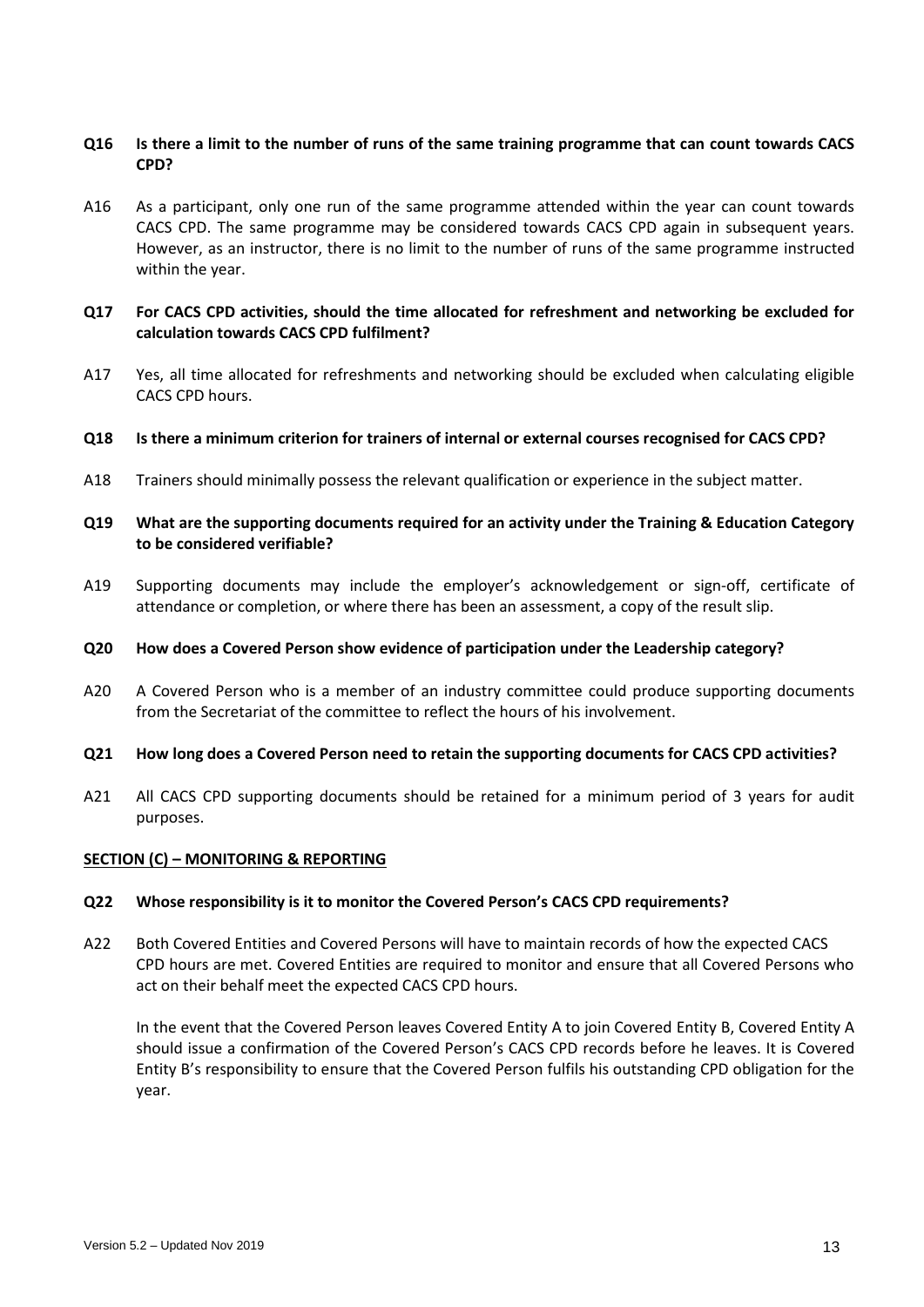# **Q23 How will covered entities be able to find out if a newly recruited covered person carries along penalty hours?**

A23 IBF will notify covered entities of any penalty hours imposed on covered persons reported by end April. Annex 2C has also been revised to include a field on "Penalty Hours". The Designated Representative of a Covered Person who is leaving should indicate in this field if he is subjected to any penalty hours.

# **Q24 Is there a specific format for the bank to adhere to when issuing the confirmation letter of the Covered Person's CACS CPD records?**

A24 A sample template is available on the IBF website. However, the bank may provide the confirmation letter using its own format as long as all fields in the sample template (e.g. Indication of penalty hours, Initial of the personnel declared, contact details and company stamp) are clearly indicated.

# **Q25 Does a Covered Person or the Covered Entity report the status of their CACS CPD hours to the CACS Administrator ("IBF")? How frequently should this report be submitted?**

A25 The Covered Entity's Designated Representatives are expected to submit CACS CPD reporting of their Covered Persons annually for the calendar year by 31 Jan in the following year.

## **Q26 What is the scope of audit and when will the Covered Entity be informed of any audit findings?**

A26 The scope of audit will typically cover processes and procedures in place to endorse CPD activities (i.e. evidence that activities meet the CPD guidelines e.g. endorsement by Designated Representative) and monitor CACS CPD fulfilment (i.e. supporting documents for activities e.g. Certificate of Completion/ Attendance/ Result slips). IBF will follow up on the audit findings with individual Covered Entities upon completion of the audit process.

## **SECTION (D) – IBF CERTIFICATION**

#### **Q27 What is IBF Certification?**

A27 The IBF Certification is an industry endorsed mark of quality for financial practitioners in Singapore.

Individuals who successfully complete the requisite IBF accredited programmes and meet the relevant criteria may apply for IBF Certification.

The IBF Certification is awarded to individuals who have acquired the relevant core competencies required for jobs in their respective industry segments, and are expected to uphold values of professional excellence, integrity and commitment to the industry.

## **Q28 If a Covered Person has already obtained IBF Certification in Private Banking prior to 1 Jan 2019, will he be required to be re-certified?**

A28 A Covered Person who has already obtained IBF Certification in Private Banking will not be required to be re-certified. However, he will still be required to fulfil his annual CACS CPD obligation.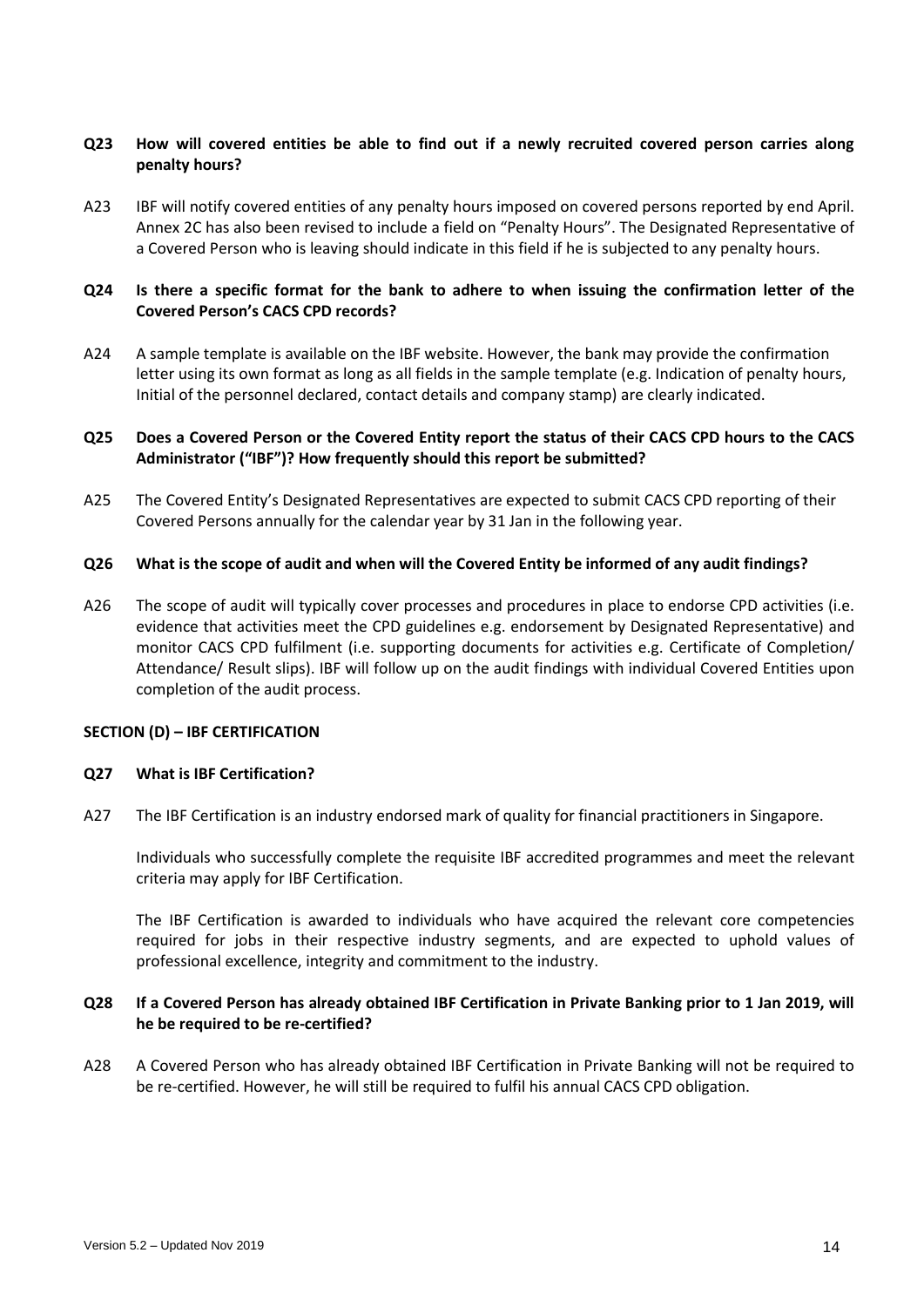# **Q29 Can a Covered Person qualify for IBF Certification if he has attended a mix of IBF-STS training programmes conducted by different training providers?**

A29 A Covered Person can apply for the IBF certification as long as he fulfilled all the competencies as required under the IBF Private Banking Standards.

#### **Q30 How can a Covered Person apply for IBF Certification in Private Banking?**

A30 A Covered Person can only be certified after he has successfully completed the required IBF accredited programmes. To apply for IBF Certification, please refer to [www.ibf.org.sg](http://www.ibf.org.sg/) for more information.

#### **Q31 Is there an application fee for IBF certification application?**

A31 There is currently no fee imposed for IBF Certification applications. However, IBF reserves the right to charge a fee in future.

# Q32 **Does the mandatory IBF certification requirement apply to Relationship Managers with more than 3 years of Private Banking experience overseas? Would a break-in-service be allowed?**

- A32 Individuals with experience as Private Banking Relationship Managers outside of Singapore can consider this as part of their years of experience. The relevant experience outside of Singapore need not be continuous. These individuals would, however, still be required to pass the CACS Assessment to assume the role of a Covered Person
- **Q33 Can Relationship Managers with 2 years of experience as at 1 Jan 2019 attend a level 2 IBF-STS Private Banking programme if they have not been IBF certified for level 1?**
- A33 As IBF level 2 is designed for senior RMs with more than 3 years of experience, it is recommended that they complete level 1 first before moving on to level 2.

## **Q34 What are some CACS CPD activities that you would recommend for senior management to meet the IBF-STS training requirement?**

#### A34 Senior management could consider:

a) IBF-STS accredited programmes in newly developed areas for Private Banking (e.g. digital skills, cross banking and market specialization)

b) Participating as a trainer or assessor for IBF-STS accredited training in private banking

c) Participating in the Asian Financial Leaders (AFLP) Programme by Singapore Management University, the Asia Leaders in Financial Institutions (ALFI) by National University of Singapore or equivalent leadership programmes.

d) Participating as a member in Private Banking Industry Group ("PBIG") or IBF Private Banking Workgroup ("IBF PBWG")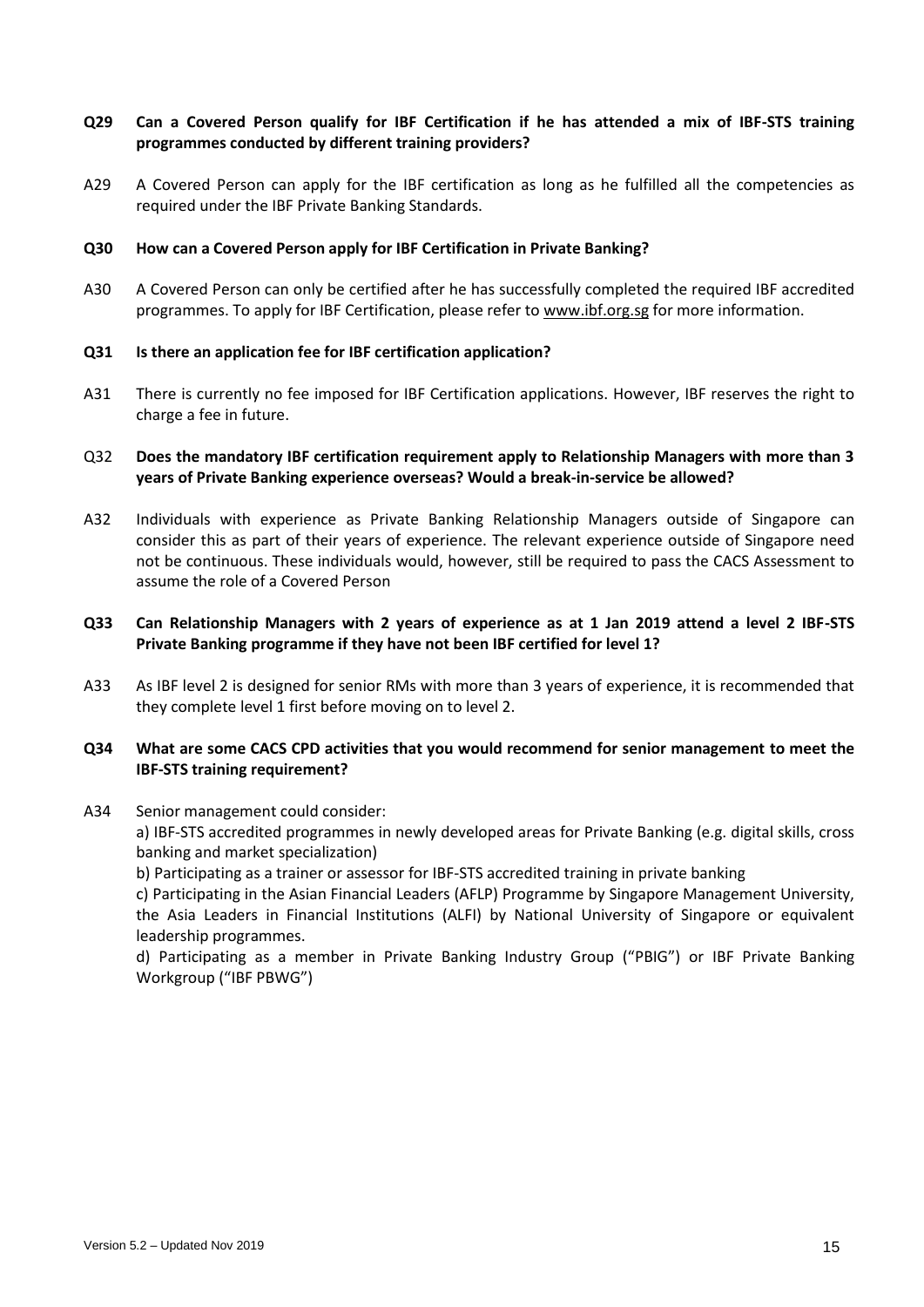## **SECTION (E) – PROGRAMME RECOGNITION UNDER IBF STANDARDS TRAINING SCHEME**

#### **Q35 What are the IBF Standards?**

A35 The IBF Standards are a set of competency standards for financial skills. They form a comprehensive quality assurance framework with both an accreditation and a certification system.

# **Q36 I am a Financial Institution / Training Provider, can I get my training programmes accredited under the IBF Private Banking Standards?**

A36 Financial institutions and training providers may apply for their programmes to be accredited under the IBF Private Banking Standards. For more information, please visi[t www.ibf.org.sg](http://www.ibf.org.sg/)